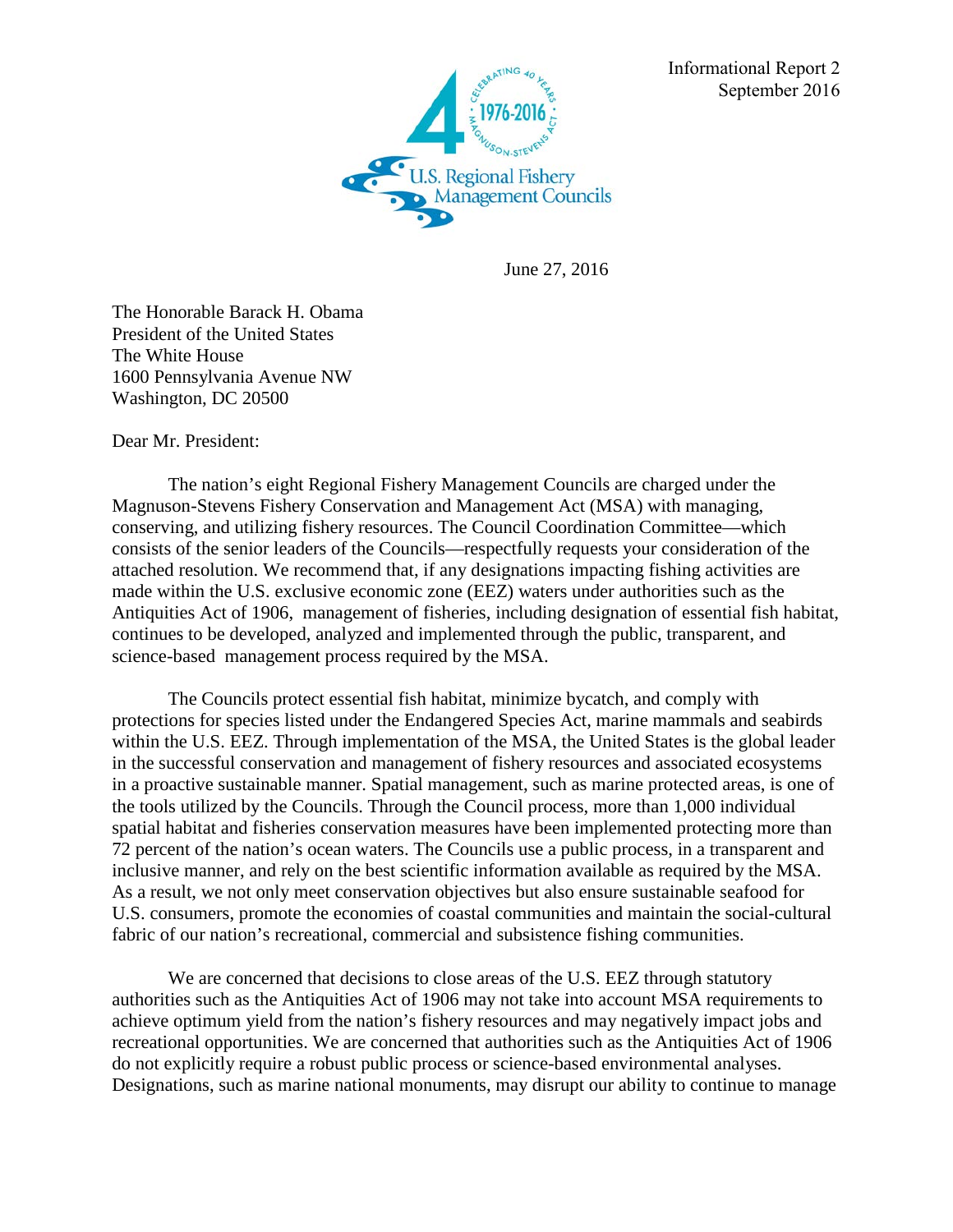Page 2

fisheries throughout their range and in an ecosystem-based manner. Marine monument designations can be counterproductive as they may shift fishing effort to less sustainable practices that are not regulated by the United States. For all of these reasons, we believe fisheries management decisions should be made using the robust process established by the MSA and successfully used for over forty years.

Your ocean legacy includes significant progress in curbing illegal, unregulated and unreported (IUU) fishing and minimizing our nation's dependence upon seafood imports. We hope you will continue to support our nation's sustainable fisheries and fishing communities by ensuring that fishing in the U.S. EEZ continues to be managed through the MSA.

Carlos Farchette, Chair Dan Hull, Chair

Ken: Cam

Kevin Anson, Chair Dorothy Lowman, Chair Gulf of Mexico Fishery Management Council Pacific Fishery Management Council

 $7277$ 

Richard Robins, Chair Michelle Duval, Chair

Conet Folde

E.F. "Terry" Stockwell III, Chair Edwin Ebisui Jr., Chair New England Fishery Management Council Western Pacific Fishery Management

Respectfully,

Dan Hun

Caribbean Fishery Management Council North Pacific Fishery Management Council

Dorothy my former

Michelle a. Dewal

Mid-Atlantic Fishery Management Council South Atlantic Fishery Management Council

tabia khi.

Council

- Enclosure: CCC May 24-26, 2016, Marine National Monuments Resolution Marine Protected Areas Established by Regional Fishery Management Councils Antiquities Act of 1906 Celebrating 40 Years of Regional Fisheries Management booklet
- CC: Christy Goldfuss, Managing Director, White House Council on Environmental Quality Penny Pritzker*,* U.S. Secretary of Commerce Sally Jewel, U.S. Secretary of the Interior Senator Lisa Murkowski, Chair, U.S. Senate Committee on Energy and Natural Resource Congressman Rob Bishop, Chair, US House Committee on Natural Resources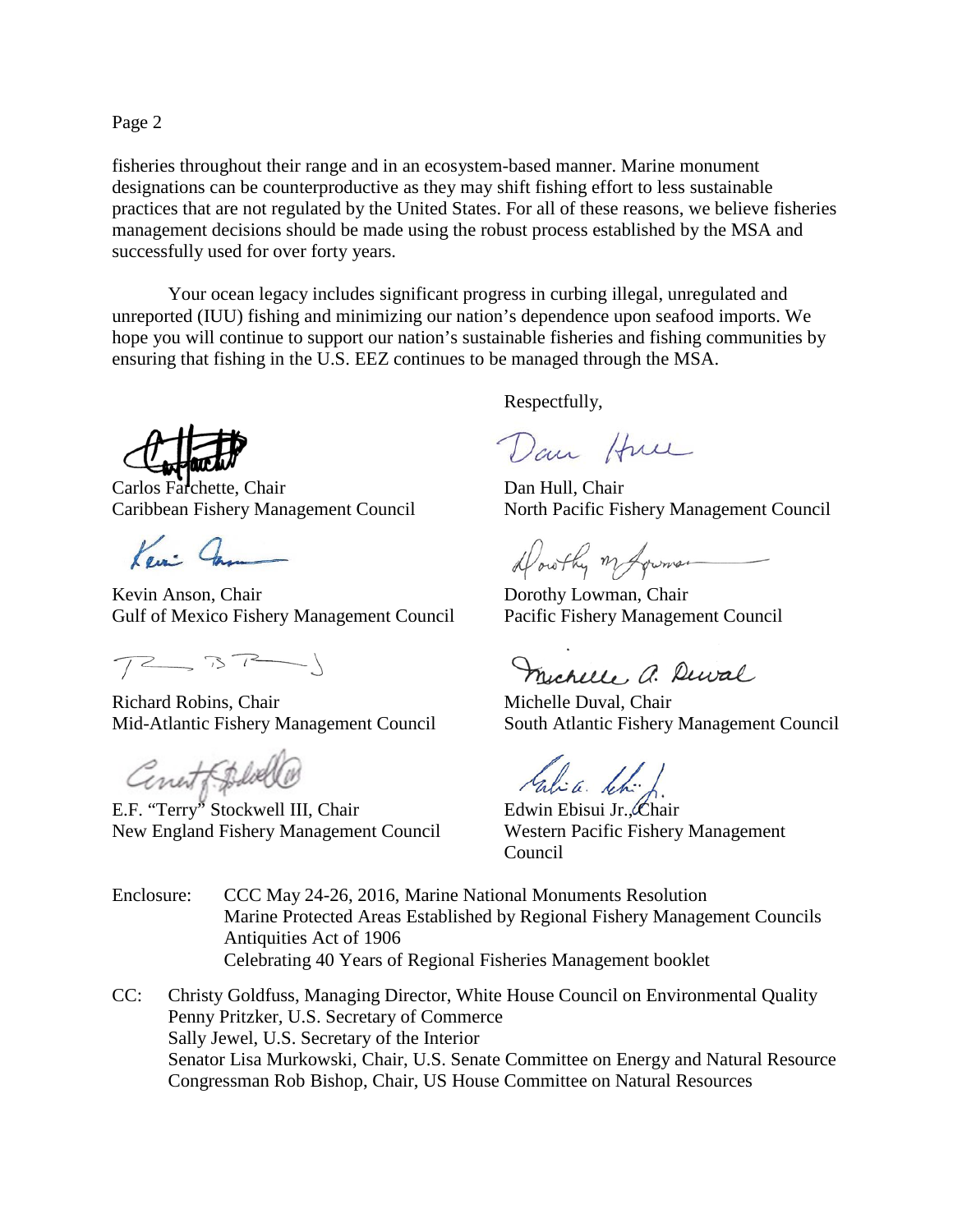

Carlos Farchette, Chair Caribbean Fishery Management Council 268 Muñoz Rivera Ave., Suite 1108 San Juan, Puerto Rico 00918-1920 http://www.caribbeanfmc.com

Kevin Anson, Chair Gulf of Mexico Fishery Management Council 2203 N. Lois Avenue, Suite 1100 Tampa, FL 33607 http://www.gulfcouncil.org

Michelle Duval, Chair South Atlantic Fishery Management Council 4055 Faber Place Drive, Suite 201 North Charleston, SC 29405 http://www.safmc.net/

Richard Robins, Chair Mid-Atlantic Fishery Management Council 800 N. State St., Suite 201 Dover, DE 19901 http://www.mafmc.org/

E.F. "Terry" Stockwell III, Chair New England Fishery Management Council 50 Water Street, Mill 2 Newburyport, MA 01950 http://www.nefmc.org/

Dan Hull, Chair North Pacific Fishery Management Council 605 West 4th , Suite 306 Anchorage, Alaska 99501 http://www.npfmc.org/

Edwin Ebisui Jr., Chair Western Pacific Fishery Management Council 1164 Bishop Street, Suite 1400 Honolulu, Hawaii 96813 http://www.wpcouncil.org/

Dorothy Lowman, Chair Pacific Fishery Management Council 7700 NE Ambassador Place, Suite 101 Portland, Oregon 97220 http://www.pcouncil.org/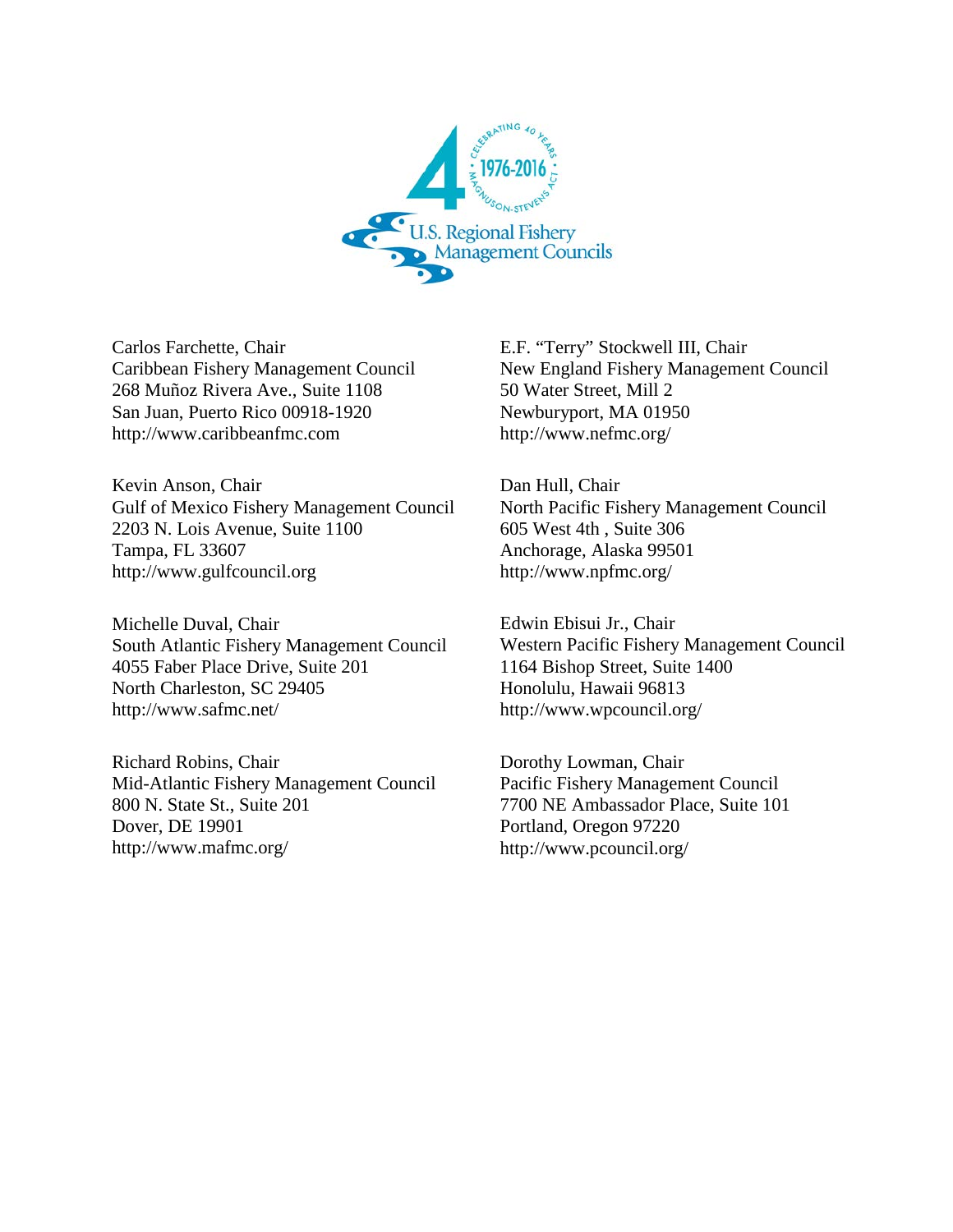

















**Outcomes Statement and Recommendations** 

# **Council Coordination Committee**

**MARRIOTT BEACH RESORT** ST. THOMAS, U.S.V.I. MAY 24-26, 2016

# **Marine National Monuments**

The Council Coordination Committee (CCC) notes the successes of the Magnuson-Stevens Fishery Conservation and Management Act in managing fishery resources of the United States as well as the marine ecosystems of the United States Exclusive Economic Zone (EEZ) and the CCC recognizes that there have been a number of proposals regarding the designation of new, or the expansion of existing, Marine National Monuments within the U.S. EEZ.

Whereas, the Magnuson-Stevens Fishery Conservation and Management Act (Magnuson-Stevens Act) was originally passed by Congress in 1976 for the specific purpose of sustainably managing the nation's fishery resources to provide a food source, recreational opportunities and livelihoods for the people of the United States;

Whereas Congress, in passing the Magnuson-Stevens Act, found that "Commercial and recreational fishing constitutes a major source of employment and contributes significantly to the economy of the Nation."

Whereas, the Magnuson-Stevens Act created eight Regional Fishery Management Councils that are charged with managing, conserving, and utilizing fishery resources as well as protecting essential fisheries habitat, minimizing bycatch, and protecting listed species within the United States Exclusive Economic Zone;

Whereas, through the implementation of the Magnuson-Stevens Act and through the actions of the Regional Fishery Management Councils, the United States has become a global leader in the successful management of its fishery resources and associated ecosystems in a proactive sustainable manner;

Whereas, the Regional Fishery Management Councils and the National Marine Fisheries Service have made great strides in managing fisheries in an ecosystem-based manner;

Whereas, the Magnuson-Stevens Act requires that fisheries management actions be developed through a public process, in a transparent manner, and based on the best scientific information available;

Whereas, the Regional Fisheries Management Councils and the National Marine Fisheries Service manage fisheries stocks throughout their range and concerns have been raised that designations such as marine monuments may disrupt the ability of the Councils to continue to manage fisheries throughout their range and in an ecosystem-based manner;

Whereas, the designation process of marine national monuments under the Antiquities Act of 1906 does not explicitly require a robust public process or that decisions be based on a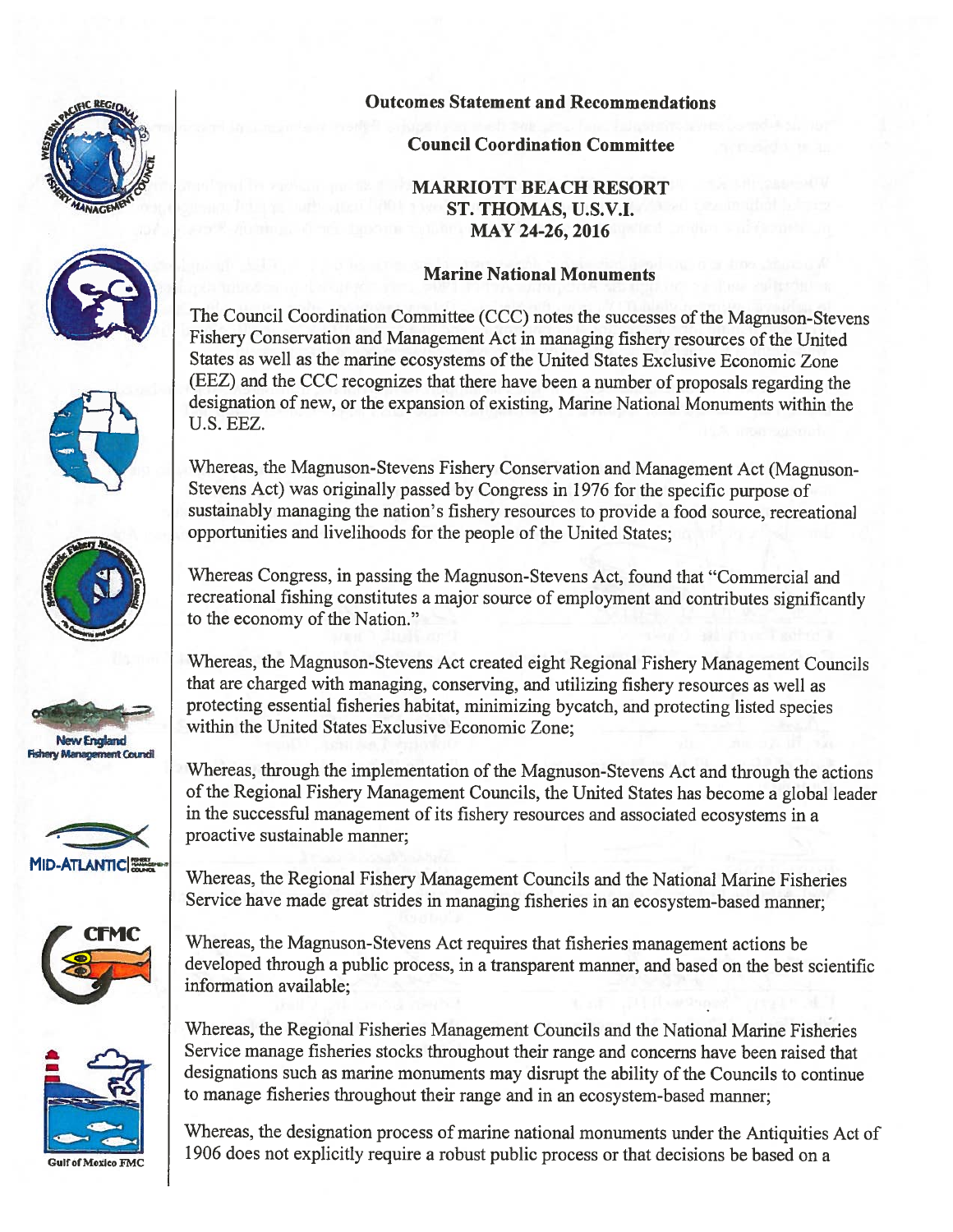science-based environmental analyses, and does not require fishery management or conservation as an objective:

Whereas, the Regional Fishery Management Councils have a strong history of implementing spatial habitat and fisheries conservation measures (over 1000 individual spatial management measures) in a public, transparent, science-based manner through the Magnuson-Stevens Act.

Whereas, concern has been raised that decisions to close areas of the U.S. EEZ, through statutory authorities such as through the Antiquities Act of 1906, may not take into account requirements to achieve optimum yield (OY) from the Nation's fishery resources, may negatively affect domestic fishing jobs, recreational opportunities and undermine efforts by the Regional Fishery Management Councils to develop and implement ecosystem-based management;

Therefore be it resolved, the CCC reiterates its support for the public, transparent, science-based process and management required by the Magnuson-Stevens Fishery Conservation and Management Act.

Therefore be it further resolved, the CCC recommends that if any designations are made in the marine environment under authorities such as the Antiquities Act of 1906 that fisheries management in the U.S. EEZ waters continue to be developed, analyzed and implemented through-the public process of the Magnuson-Stevens Fishery Conservation and Management Act.

**Carlos Farchette. Chair** Caribbean Fishery Management Council

Kevin Anson, Chair **Gulf of Mexico Fishery Management** Council

**Richard Robins, Chair Mid-Atlantic Fishery Management Council** 

E.F. "Terry"Stockwell III, Chair **New England Fishery Management Council** 

an Hu

Dan Hull, Chair **North Pacific Fishery Management Council** 

Dorothy Lowman, Chai **Pacific Fishery Management Council** 

Ruevelle a. Denval Michelle Duval, Chair **South Atlantic Fishery Management Council** 

Edwin Ebisui Jr., Chair **Western Pacific Fishery Management Council**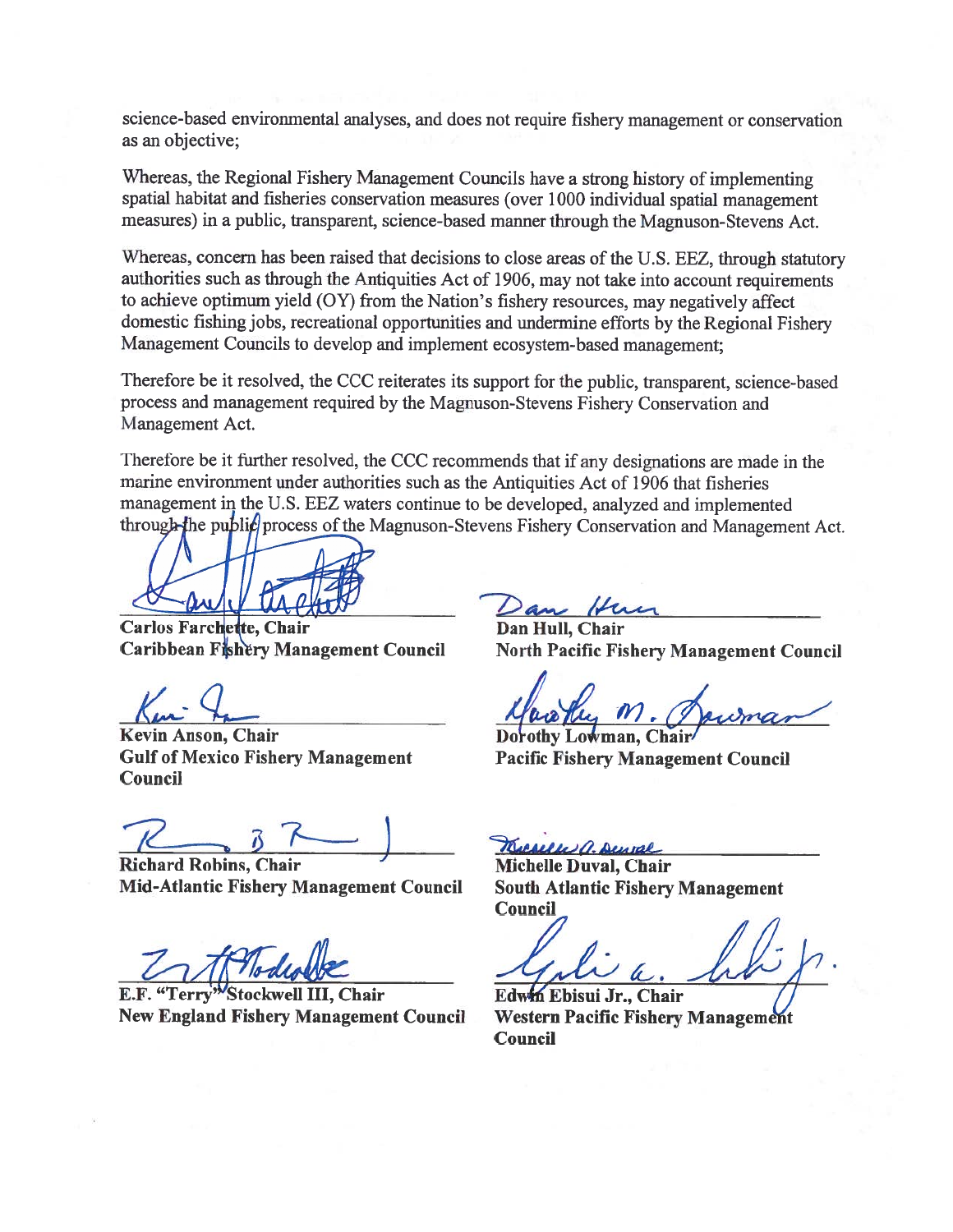

# **Marine Protected Areas Established by the U.S. Regional Fishery Management Councils**

*72% of the nation's marine waters are protected by spatial management measures established through the scientifically based and transparent public process of the Magnuson-Stevens Act*

- **The New England Council** established **8,923 square miles** (roughly the size of New Jersey) of habitat and groundfish management areas that restrict fishing activity, such as mobile bottom tending gear.
- **The Mid Atlantic Council** protects **4,600 square miles** through its Northern and Southern Scup Gear Restricted Area (GRA) and **177 square miles** through its Tilefish GRA. The proposed Frank R. Lautenberg Deep Sea Coral Protection Area would cover an additional **38,200 square miles**.
- **The South Atlantic Council** protects **24,697 square miles** as Coral Habitat Areas of Particular Concern and Marine Protected Areas/Special Management Zones in the South Atlantic where bottom-tending gear (bottom trawls, traps, rock-hopper rigs, bottom longline gear, etc. are prohibited. Proposed Spawning Special Management Zones will be submitted for formal review in June 2016.
- **The Gulf of Mexico Council** protects **214,000 square miles** through closures and gear restrictions.
- **The Caribbean Council** has established **869 square miles** of protected area.
- **The Pacific Council** protects **130,000 square miles** (about 42% of the US exclusive economic zone waters off the West Coast) from bottom trawling and, in some cases, other types of bottom contact fishing.
- **The North Pacific Council** has closed more than **600,000 square miles** of waters (66% of the area managed by the North Pacific Council) to all fishing or to bottom tending gear to protect habitat, marine mammals and spawning/nursery areas.
- **The Western Pacific Council** closed its entire **2.2 million square miles** of waters (100% of the area managed by the Western Pacific Council) to bottom tending gears, explosives and poisons. It also established spatial management measures covering **397,667 square miles** (about 18% of its jurisdiction) to protect a range of habitats, ecosystems and species, such as deep-water coral, coral reefs, lobsters and Hawaiian monk seals.